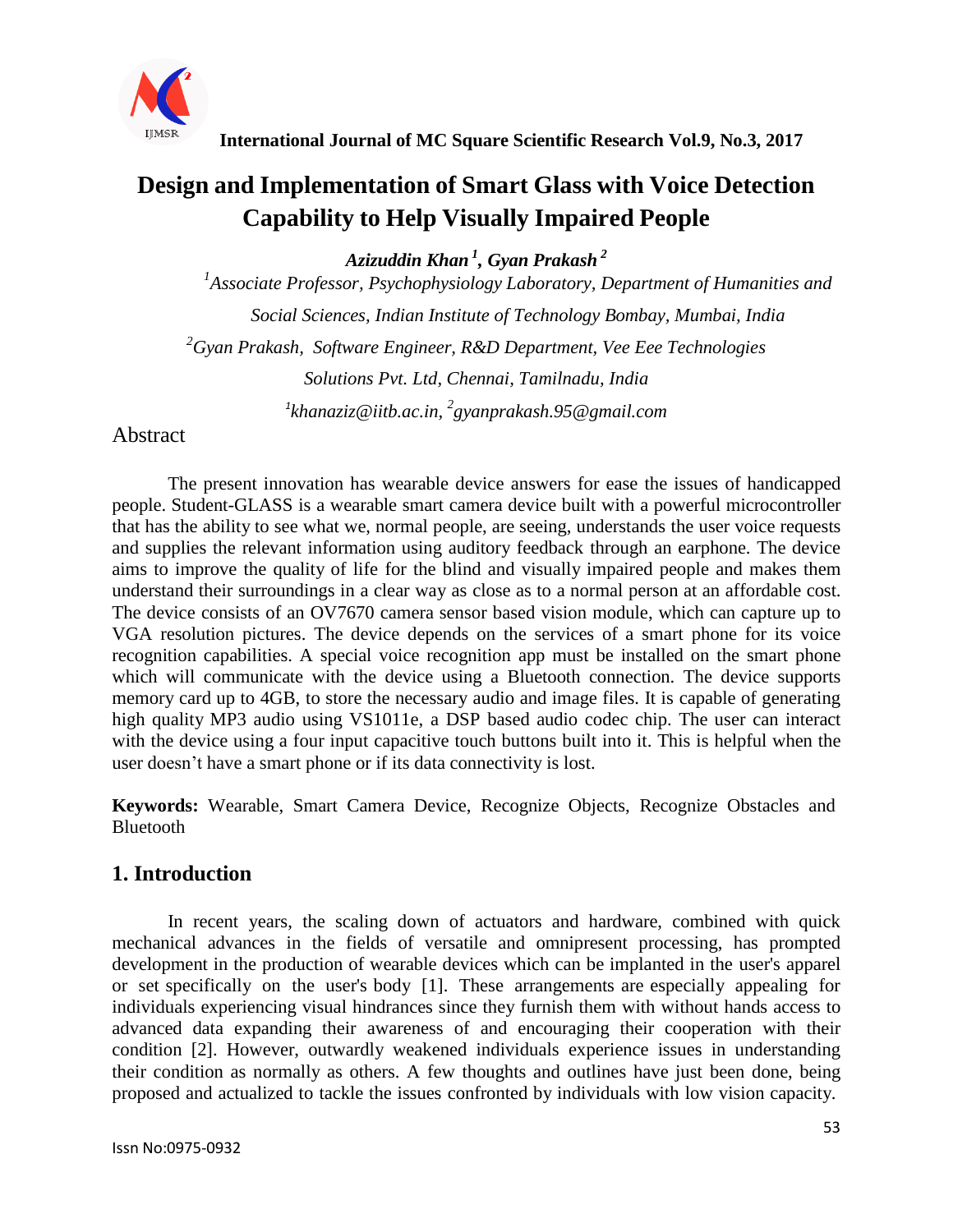

Be that as it may, as innovation advances, there is dependably a plan to think of better and enhanced arrangements. As of late camera sensor is as a rule generally utilized as a part of all the most recent and most noteworthy devices [3]. The advanced mobile phone transformation has cut down the vast majority of the semiconductor part cost altogether and the camera sensor is not a special case. By joining an advanced camera sensor with most recent era vision processors and complex picture preparing programming, an answer nearest to a genuine human eye is presently conceivable.

## **2. Working Principle**

Figure 1 shows that the wearable device is built to fulfill the needs of a visually impaired person and thus capable of doing the following. It can

- Recognize obstacles
- Identify traffic signal lights
- Find vehicle and people movement while crossing roads
- $\bullet$  Identify currency notes (10, 50, 100, 500 rupee notes)
- Recognize objects
- Recognize alphabets
- Recognize numerals
- Act as night time security camera
- Play your favorite music



**Figure. 1 Low Vision Glass**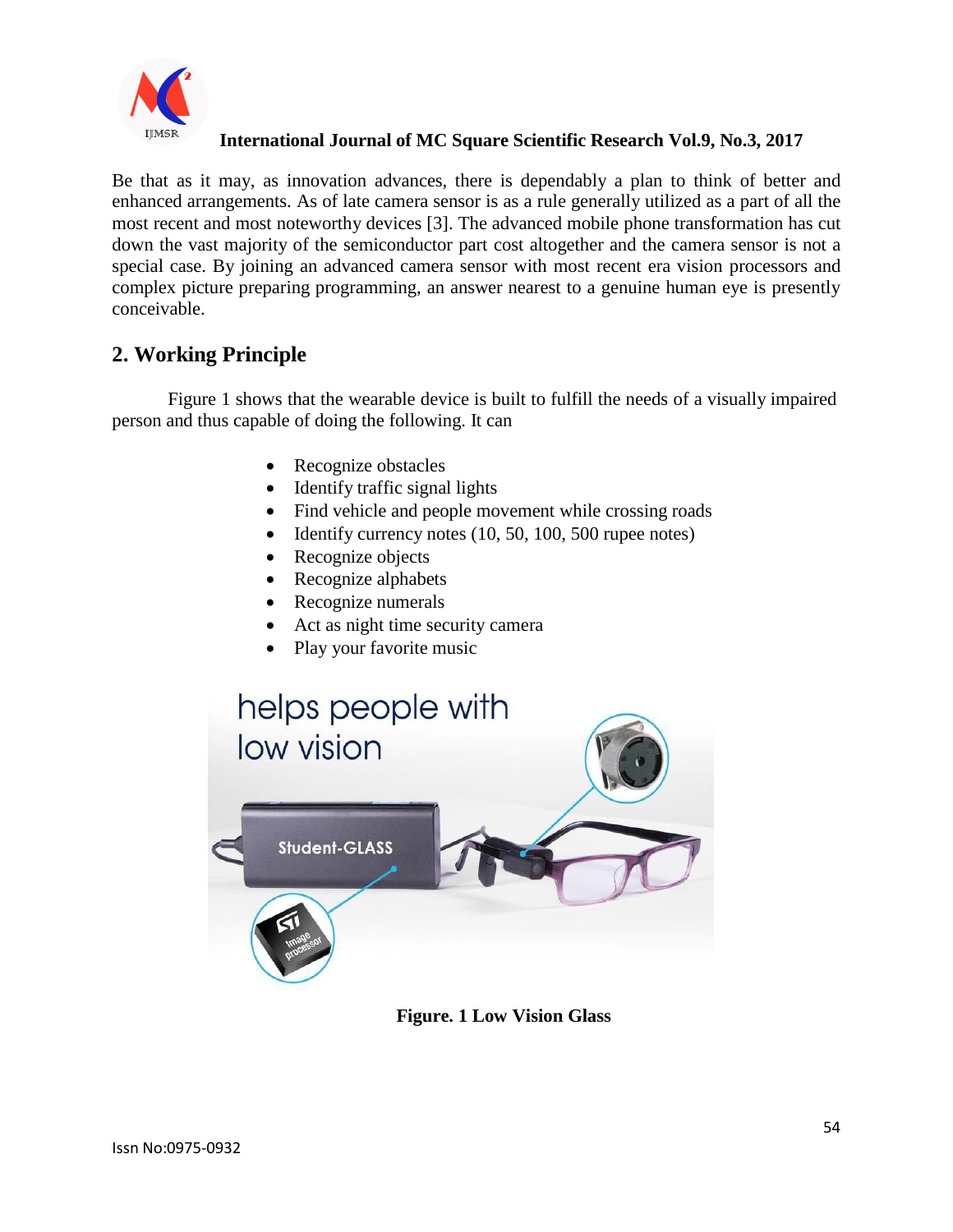

A current modification of visual weakness definitions in the global measurable arrangement of sicknesses, completed in 2006, has uncovered that visual keenness and execution are classified by one of the accompanying four levels, to be specific typical vision, direct, extreme, and visual deficiency [4]. Notwithstanding such phrasings, visual impedance by and large and visual deficiency specifically, as whatever other pathology, have its unfriendly effects as respects to both physical and good perspectives. Despite the momentous restorative endeavors being devoted to adapt to vision inability, the huge imminent jump to full sight recuperation has not yet been met [5]. In any case, strong arrangements could be methods towards an incomplete recuperation. Several common vision based algorithms like Image comparison and color extraction are used to extract meaningful information from the captured camera pictures.



#### **Figure. 2 Block diagram of low vision glass**

Figure 2 shows that the low vision glass implementation. The device is constructed around two LPC1764 microcontrollers capable of running at 100MHz each. One dedicated for the camera sensor and image processing and the other to manage the device operations. LPC1764 is a powerful, low power ARM Cortex-M3 based microcontroller from NxP. The device is battery powered and hence low power operation is vital for its long time functionality.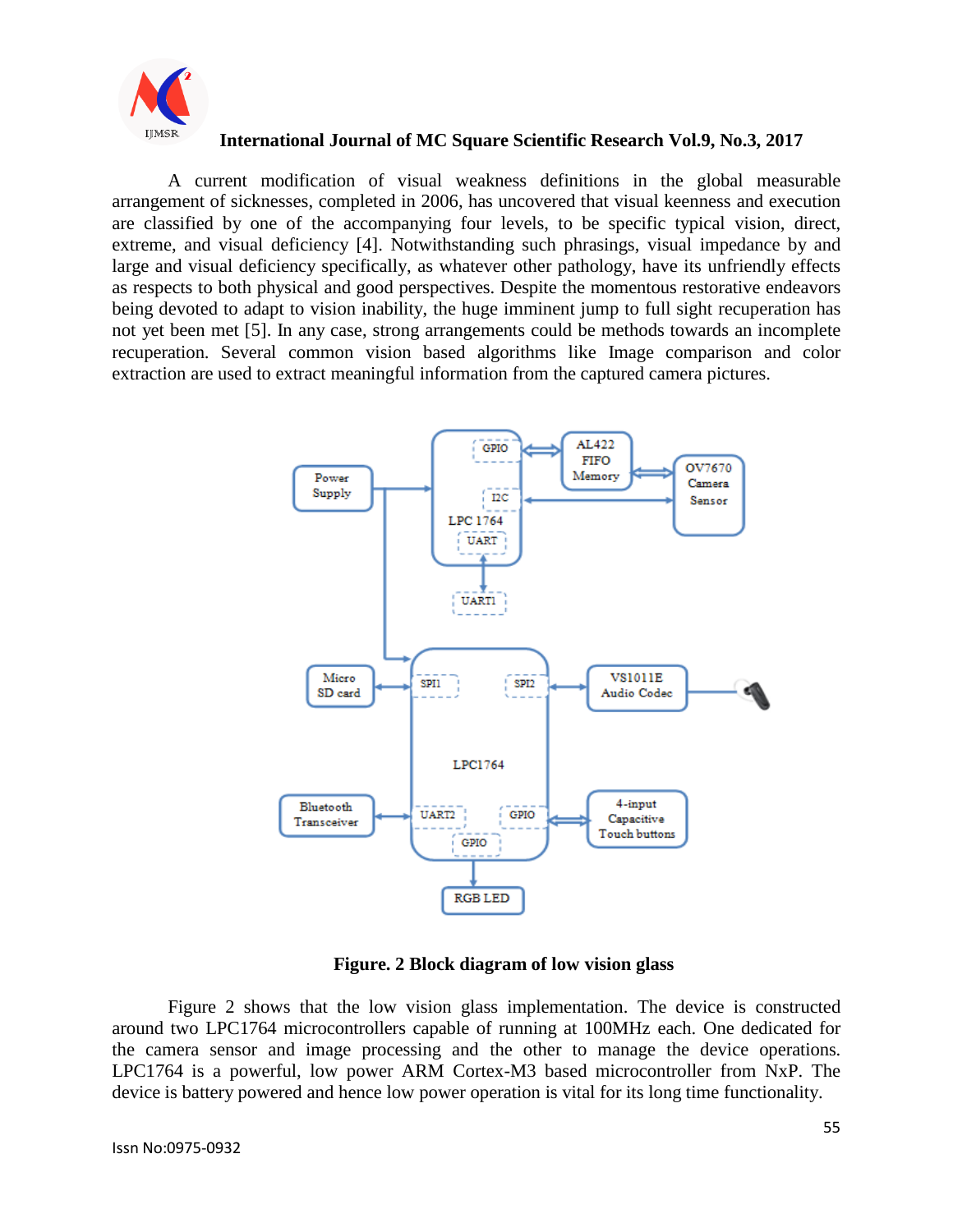

## **3. Results and Discussion**

Figure 3 described that the design and implementation of visually impaired people glass. But now this paper designed only the prototype. This paper improves the quality of people visual result. In this paper used clear speaker [6]. This speaker only takes care of visually impaired people.



**Figure. 3 Hardware Implementation**

#### **Project Demonstration Procedure:**

- 1) Switch ON the LPC1764 board and speaker keep volume in high position then open flash magic software in output window it displayed Bluetooth initialise complete ,memory card initialization complete, audio coder initialization complete, rapid cam initialization complete, after 2 sec it displayed rapid cam ok incase it skip any line means there is some problem in that particular hardware [7-8].
- 2) After complete the line RAPID CAM OK It plays some introduction audio message are already stored in that memory card.
- 3) Then connect the Smartphone with the kit through Bluetooth first search the device and pair using password as "0000" or "1234" it gives some indication message in phone after pairing the Bluetooth.
- 4) Thus device capable of doing the following. It can
	- i. Recognize obstacles
	- ii. Identify traffic signal lights
	- iii. Find vehicle and people movement while crossing roads
	- iv. Identify currency notes (10, 50, 100, 500 rupee notes)
	- v. Recognize objects
	- vi. Recognize alphabets
	- vii. Recognize numerals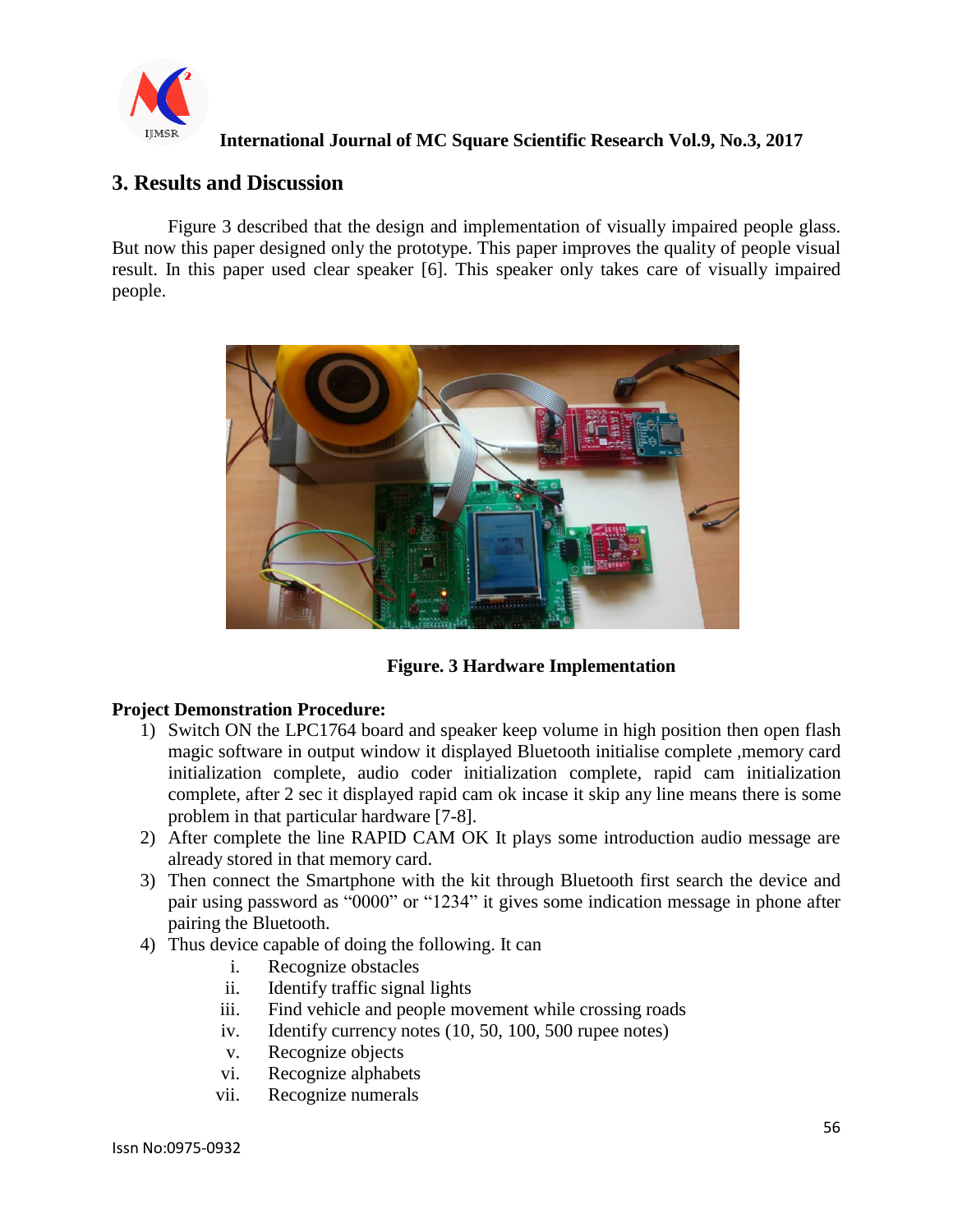

- viii. Act as night time security camera
- ix. Play your favourite music
- 5) First give password as OK GLASS then it reply YES after that you give the other command it is same for all commands
- 6) Now give voice command as OBSTACLE RECOGNITION then it reply as OBSTACLE RECOGNITION MODE on it takes one background snap after 2 sec show any ball in front of camera it recognise the difference and reply like obstacle felt if you move closer it plays like OBSTACLE VERY CLOSE then press any one of the capacitive touch button it come back the normal mode then it plays like OBSTACLE RECOGNITION MODE OFF.
- 7) Once again give password as OK GLASS and it replay then move for another demo after complete the demo just press any one of the capacitive touch button it come back to main menu
- 8) In traffic signal mode show red colour ball it plays like RED SIGNAL STOP second show yellow ball it plays like YELLOW SIGNAL PLEASE WAIT finally show green colour ball it plays like GREEN SIGNAL GO after complete the demo press any button
- 9) To find people and vehicle movement give command as movement it reply people movement recognition mode on it takes background snap after 2 sec create any movement it plays people movement detected once again it takes background image without any disturb means it plays like no people movement detected.
- 10) Now give voice command as object it tell object recognition mode on after some time it plays record ready press switch SW1 in lpc1764 board it takes empty background snap and stored in memory card ,take any two object keep first object in front of camera press SW1 take and store the image next keep second object press SW1.
- 11) After that show any object in that recorded image it reply like object1 or object2 , press capacitive touch button it come back to main menu
- 12) Same procedure follow for alphabet and number totally three images save and then compare first back ground is compulsory for all demo second image in number mode keep number 1 finally keep number 2 in alphabet mode keep A second keep B as third image it is compulsory because stored voice like that only.
- 13) Now give voice command as security camera it replay security camera mode on within one second it takes background image after that any interrupt is detected means it play like who is that and generate alarm sound to alert the blind people and surrounding.
	- Finally give voice command as MUSIC PLAYER [9] it replay MUSIC PLAYER ON then you give this commands like
		- i. Old Song ,
		- ii. New Song,
	- iii. Devotional Song,
	- iv. Hindi Song,
	- v. Telugu Song

This songs already stored in memory card depending upon your command it will play the music if you want to stop the music press SW2 in LPC1764 board then press capacitive touch button to come back the main menu.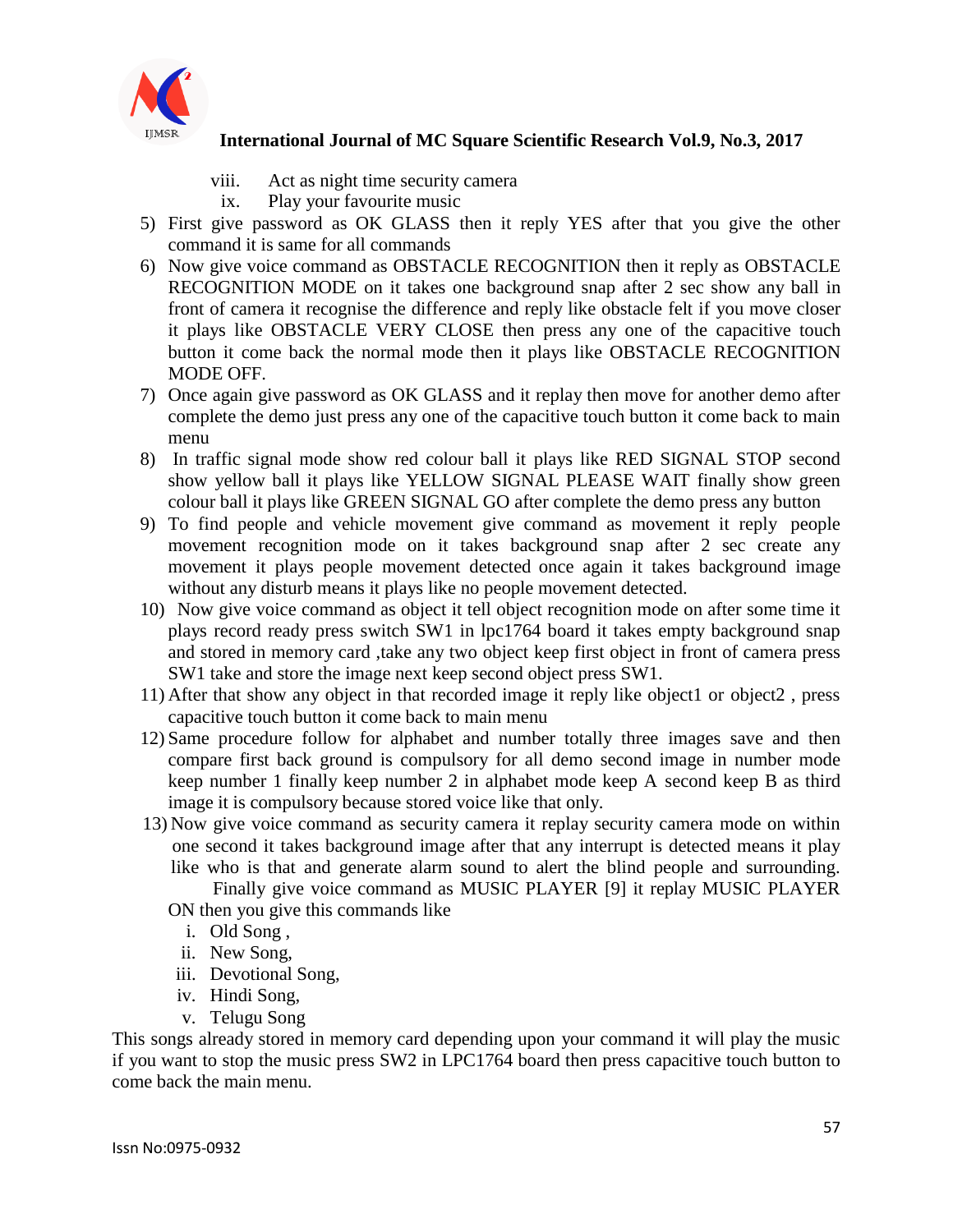

## **4. Conclusion**

The concept of wearable device is very useful for visually impaired people. In this device easily voice response to blind people. Implementation of the project is based on visually impaired people. Although the Paper described that the vision based implementation, it is still a prototype that could only be tested and not in the real hands of the end consumer [10]. Computer vision is a vast research area and this device is only in its nascent stages. There are significant works to be done to make this device to become a true end product that could be carried by a visually impaired under real world conditions. This device has the potential to aid blind people in interacting with their environment.

## **References**

[1] Resnikoff, S., Pascolini, D., Etya'Ale, D., Kocur, I., et.al, (2004), "Global data on visual impairment in the year 2002". Bulletin of the world health organization, 82(11), pp.844-851.

[2] Kef, S., Hox, J.J. and Habekothe, H.T., (2000), "Social networks of visually impaired and blind adolescents". Structure and effect on well-being. Social Networks, 22(1), pp.73-91.

[3] Ulrich, I. and Borenstein, J., (2001), "The GuideCane-applying mobile robot technologies to assist the visually impaired". IEEE Transactions on Systems, Man, and Cybernetics-Part A: Systems and Humans, 31(2), pp.131-136.

[4] Shoval, S., Borenstein, J. and Koren, Y., (1998), "Auditory guidance with the navbelt-a computerized travel aid for the blind". IEEE Transactions on Systems, Man, and Cybernetics, Part C (Applications and Reviews), 28(3), pp.459-467.

[5] Strakowski, M.R., Kosmowski, B.B., Kowalik, R. and Wierzba, P., (2006), "An ultrasonic obstacle detector based on phase beamforming principles". IEEE Sensors Journal, 6(1), pp.179- 186.

[6] Pundlik, S., Tomasi, M. and Luo, G., (2013), "Collision detection for visually impaired from a body-mounted camera". In Proceedings of the IEEE Conference on Computer Vision and Pattern Recognition Workshops (pp. 41-47).

[7] Pantofaru, C., Schmid, C. and Hebert, M., (2008), Object recognition by integrating multiple image segmentations. Computer Vision–ECCV 2008, pp.481-494.

[8] M., Pinho, P., Teixeira, D. and De Carvalho, N.B., (2012), "Indoor guidance system for the